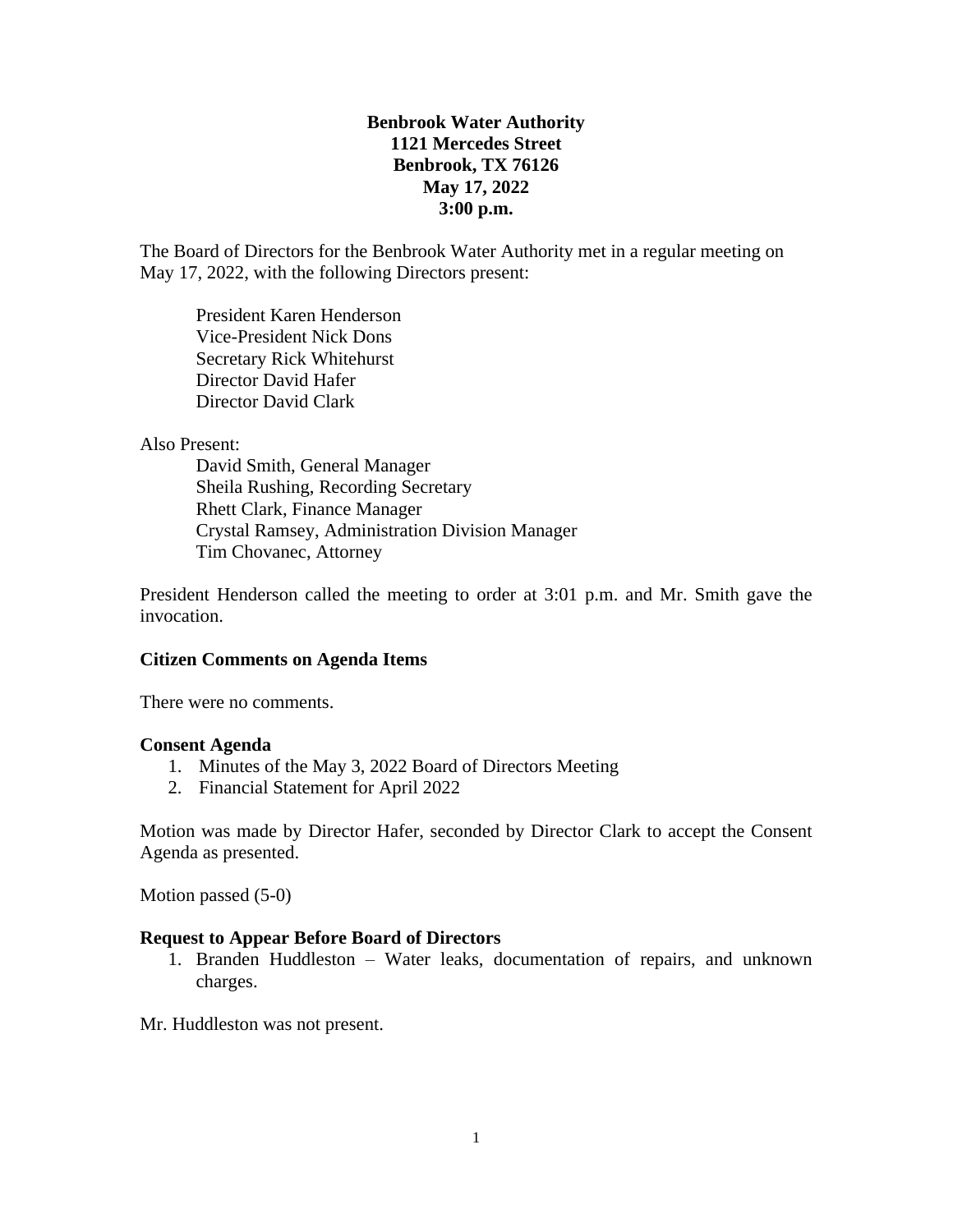## **General Manager Reports and Updates**

Mr. Smith included a report in the packets for the Board's review and focused on the following:

- 1. Developments Under Contract
- 2. Developments Currently Proposed
- 3. Active Capital Project Updates
- 4. Miscellaneous
	- Basin 7 East Sanitary Sewer Evaluation Survey; Wastewater Rates/Winter Quarter Average; Capital Improvements Advisory Committee; Capital Project Funding; Water Loss/Leak Detection; and AWWA Annual Conference and Exposition

## **New Business**

1. Consider And Take Action To Adopt Resolution 2022-03, Authorizing Participation In Texpool Local Government Investment Pools, And Designating Authorized Representatives And Texpool Participation Agreement

Mr. Clark advised the Board that TexPool is a local government pool overseen by the State Comptroller. It is the largest and oldest investment pool in the state with over 2,500 participating governments.

TexPool investments consist exclusively of U.S. Government securities, repurchase agreements collateralized by Government securities, and AAA rated no load money market mutual Funds. The weighted average maturities of the pools cannot exceed 60 days, with the maximum maturity of any investment limited to 13 months. The pools are authorized investments of the Public Funds Investment Act and the Authority's Investment Policy.

After a brief discussion, motion was made by Secretary Whitehurst, seconded by Vice-President Dons to approve the Resolution 2022-03 as presented and authorize the President to sign the participation agreement.

Motion passed (5-0)

2. Consider And Adopt Resolution 2022-04, A Resolution Superseding 2021-04, Adopting The Benbrook Water Authority Investment Policy And Authorizing The Designation Of Its Investment Officers.

The Texas Public Funds Investment Act requires the governing body of an investing entity to review its investment policy no less than annually and adopt a resolution that it has done so.

Staff has made the following recommended changes to the proposed policy:

Section XVIII. Primary Depository Institution – The maximum amount of time for the Authority's primary depository contract is increased from three years to five years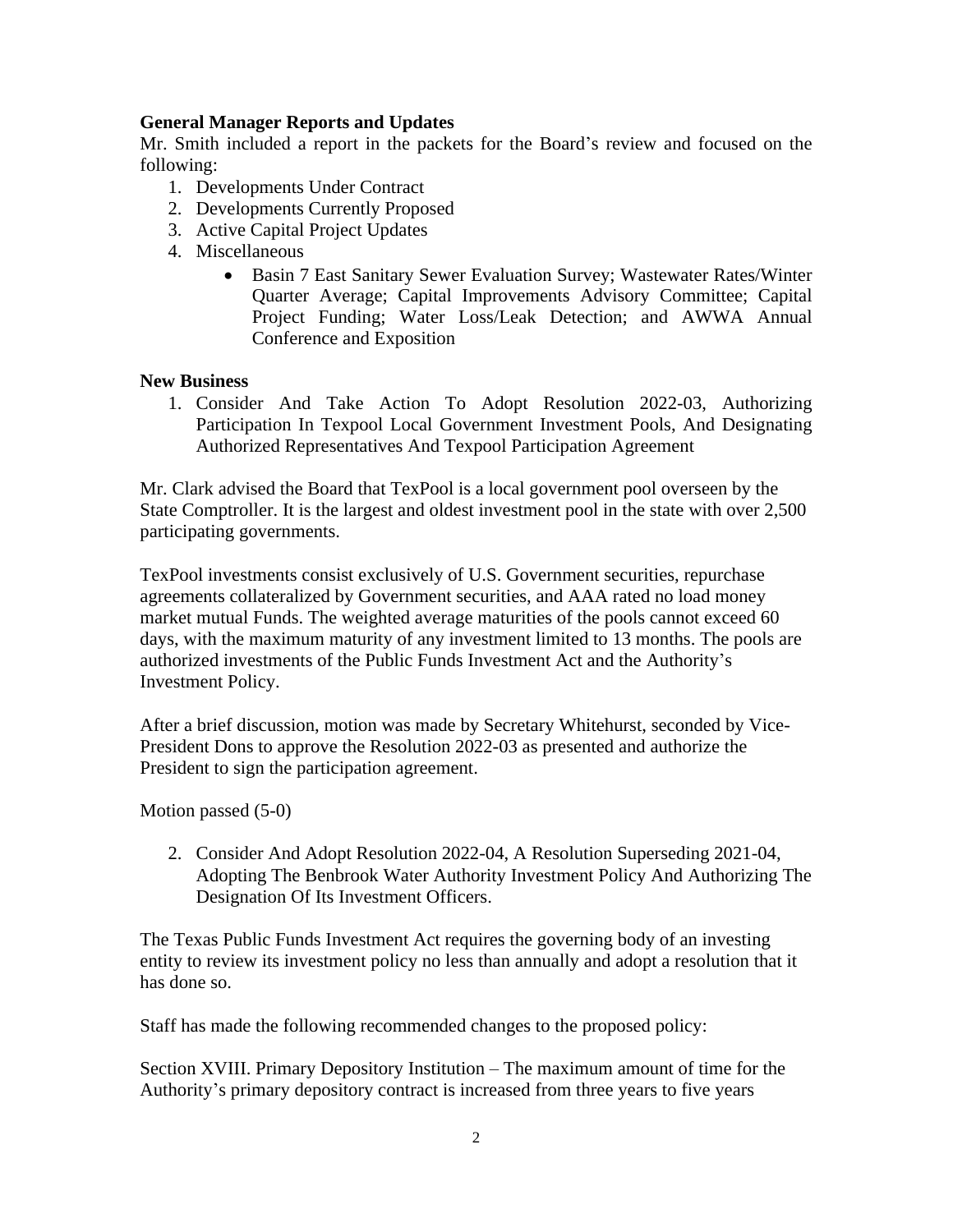Exhibit B. Qualified Brokers – Several brokers are added to enable investment officers to better participate in investment markets.

Exhibit C. Qualified Investment Management Firms – One firm (Agile Capital) is added, and the address of Hilltop Securities is corrected.

Following a brief discussion, motion was made by Secretary Whitehurst, seconded by Director Hafer to approve Resolution 2022-04, adopting the BWA Investment Policy and authorizing Rhett Clark-Financial Manager, and David Smith-General Manager to serve as its investment officers.

Motion passed (5-0)

## **Public Comment**

Secretary Whitehurst he would like to commend Mr. Chovanec and General Manager, David Smith for accomplishing the needed land purchases on behalf of the Authority.

## **Director / Staff Comment**

Director Hafer stated he appreciates Mr. Clark and his pro-activeness to find better ways to invest the Authority's funds.

President Henderson closed the open meeting at 3:30 p.m.

## **Executive Session (3:31 p.m.)**

Conduct Closed Executive Session Pursuant to Chapter 551, Government Code, for: consultation with the BWA attorney regarding pending or contemplated litigation, settlement offers, or other attorney-client matters (§551.071); deliberation regarding real property (§551.072); deliberation regarding prospective gifts (§551.073); personnel matters (§551.074); or deliberation regarding security devices (§551.076).

- 1. BWA Bylaws
- 2. Any other item set forth in any section of this notice/agenda.

# **Reconvene Open Meeting (4:45 p.m.)**

Take any action Necessary from Executive Session.

No formal action was taken.